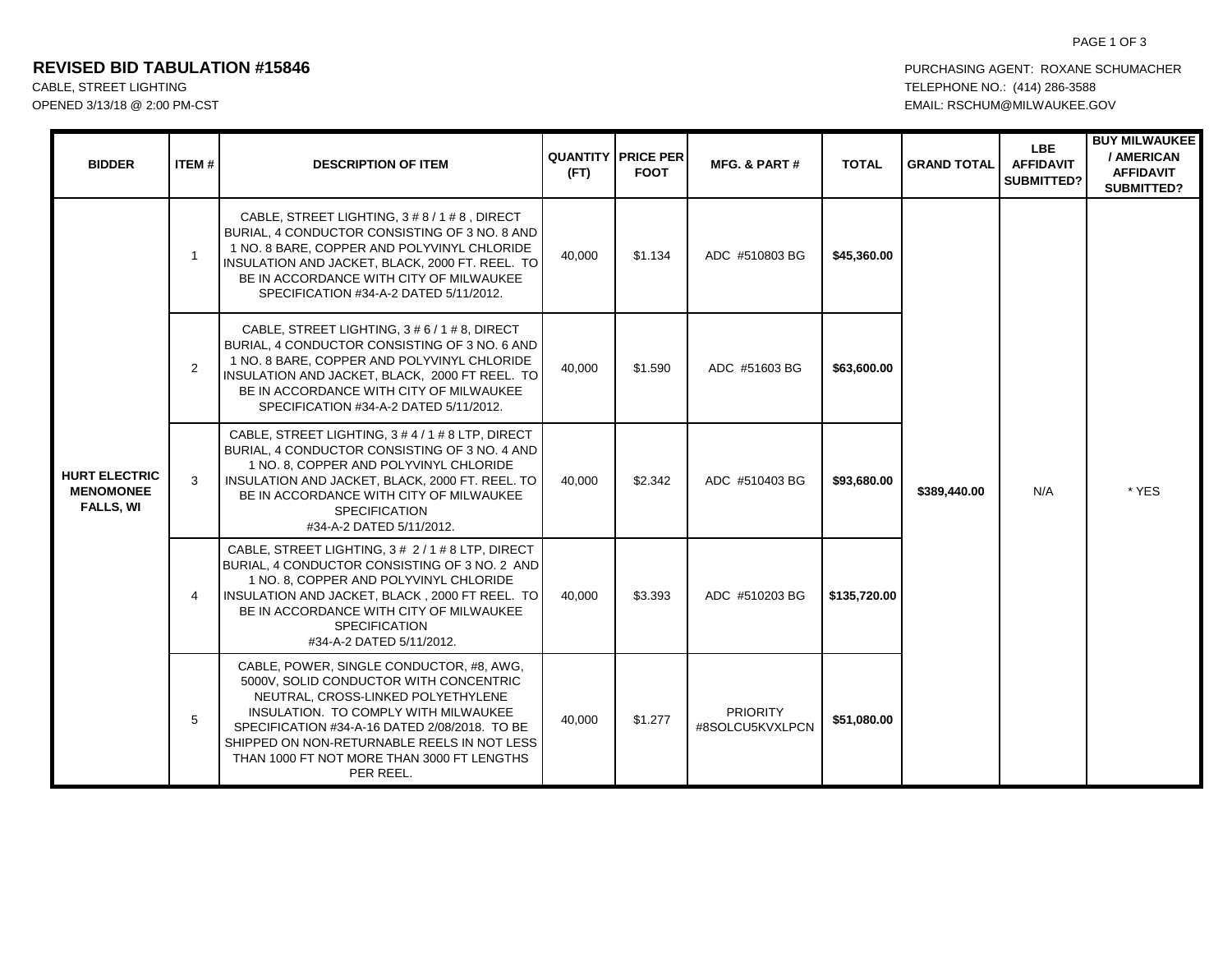### **REVISED BID TABULATION #15846 PURCHASING AGENT: ROXANE SCHUMACHER**

## CABLE, STREET LIGHTING TELEPHONE NO.: (414) 286-3588 OPENED 3/13/18 @ 2:00 PM-CST EMAIL: RSCHUM@MILWAUKEE.GOV

| <b>BIDDER</b>                                          | ITEM#          | <b>DESCRIPTION OF ITEM</b>                                                                                                                                                                                                                                                                                                  | (FT)   | <b>QUANTITY PRICE PER</b><br><b>FOOT</b> | <b>MFG. &amp; PART#</b> | <b>TOTAL</b> | <b>GRAND TOTAL</b> | <b>LBE</b><br><b>AFFIDAVIT</b><br><b>SUBMITTED?</b> | <b>BUY MILWAUKEE</b><br>/ AMERICAN<br><b>AFFIDAVIT</b><br><b>SUBMITTED?</b> |
|--------------------------------------------------------|----------------|-----------------------------------------------------------------------------------------------------------------------------------------------------------------------------------------------------------------------------------------------------------------------------------------------------------------------------|--------|------------------------------------------|-------------------------|--------------|--------------------|-----------------------------------------------------|-----------------------------------------------------------------------------|
| <b>PRICE AND SONS.</b><br>INC.<br><b>MILWAUKEE, WI</b> | $\overline{1}$ | CABLE, STREET LIGHTING, 3 # 8 / 1 # 8, DIRECT<br>BURIAL, 4 CONDUCTOR CONSISTING OF 3 NO. 8 AND<br>1 NO. 8 BARE, COPPER AND POLYVINYL CHLORIDE<br>INSULATION AND JACKET, BLACK, 2000 FT. REEL. TO<br>BE IN ACCORDANCE WITH CITY OF MILWAUKEE<br>SPECIFICATION #34-A-2 DATED 5/11/2012.                                       | 40.000 | \$1.150                                  | ADC 510803 BG           | \$46,000.00  | \$509,040.00       | <b>YES</b>                                          | <b>YES</b>                                                                  |
|                                                        | $\overline{2}$ | CABLE, STREET LIGHTING, 3 # 6 / 1 # 8, DIRECT<br>BURIAL, 4 CONDUCTOR CONSISTING OF 3 NO. 6 AND<br>1 NO. 8 BARE, COPPER AND POLYVINYL CHLORIDE<br>INSULATION AND JACKET, BLACK, 2000 FT REEL. TO<br>BE IN ACCORDANCE WITH CITY OF MILWAUKEE<br>SPECIFICATION #34-A-2 DATED 5/11/2012.                                        | 40,000 | \$1.616                                  | ADC 510603 BG           | \$64,640.00  |                    |                                                     |                                                                             |
|                                                        | 3              | CABLE, STREET LIGHTING, 3 # 4 / 1 # 8 LTP, DIRECT<br>BURIAL, 4 CONDUCTOR CONSISTING OF 3 NO. 4 AND<br>1 NO. 8, COPPER AND POLYVINYL CHLORIDE<br>INSULATION AND JACKET, BLACK, 2000 FT. REEL. TO<br>BE IN ACCORDANCE WITH CITY OF MILWAUKEE<br>SPECIFICATION #34-A-2 DATED 5/11/2012.                                        | 40,000 | \$2.360                                  | ADC 510403 BG           | \$94,400.00  |                    |                                                     |                                                                             |
|                                                        | $\overline{4}$ | CABLE, STREET LIGHTING, 3 # 2 / 1 # 8 LTP, DIRECT<br>BURIAL, 4 CONDUCTOR CONSISTING OF 3 NO. 2 AND<br>1 NO. 8. COPPER AND POLYVINYL CHLORIDE<br>INSULATION AND JACKET, BLACK, 2000 FT REEL. TO<br>BE IN ACCORDANCE WITH CITY OF MILWAUKEE<br><b>SPECIFICATION</b><br>#34-A-2 DATED 5/11/2012.                               | 40,000 | \$3.420                                  | ADC 510203 BG           | \$136,800.00 |                    |                                                     |                                                                             |
|                                                        | 5              | CABLE, POWER, SINGLE CONDUCTOR, #8, AWG,<br>5000V, SOLID CONDUCTOR WITH CONCENTRIC<br>NEUTRAL, CROSS-LINKED POLYETHYLENE<br>INSULATION. TO COMPLY WITH MILWAUKEE<br>SPECIFICATION #34-A-16 DATED 2/08/2018. TO BE<br>SHIPPED ON NON-RETURNABLE REELS IN NOT LESS<br>THAN 1000 FT NOT MORE THAN 3000 FT LENGTHS<br>PER REEL. | 40,000 | \$4.180                                  | 850LCU5KUXLPCN          | \$167,200.00 |                    |                                                     |                                                                             |

NON-COMPLIANT BIDS RECEIVED FROM:

MILLENNIUM (DELAVAN, WI) -DID NOT MEET SBE REQUIREMENT.

MVA POWER, INC. (MONTREAL, CANADA) -DID NOT MEET SBE REQUIREMENT.

\* THE AFFIDAVIT OF COMPLIANCE CITY OF MILWAUKEE, MILWAUKEE COUNTY, OR AMERICAN-MADE GOODS SUBMITTED BY HURT ELECTRIC WAS INCOMPLETE.